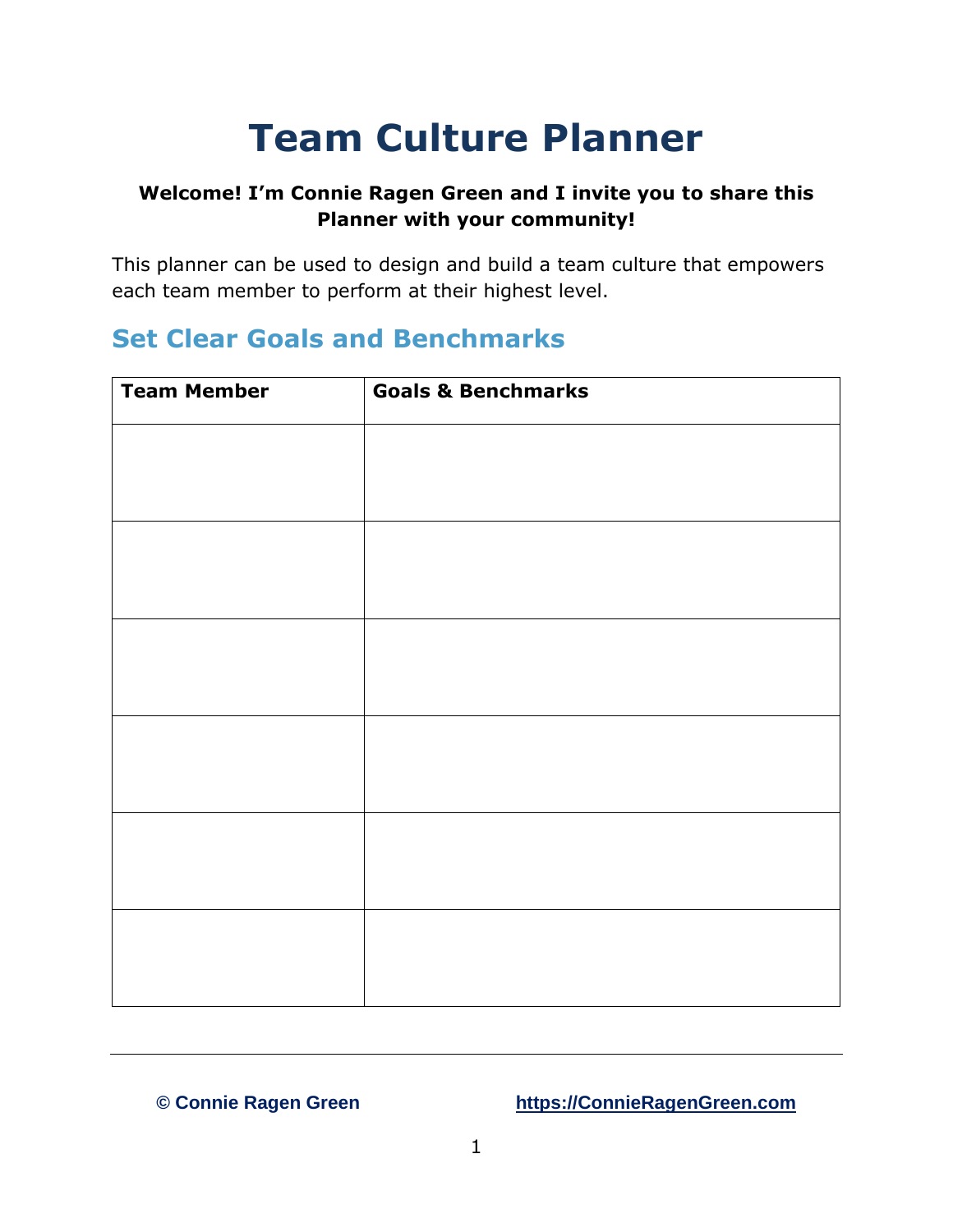## **Convey Your Core Values**

| Why does your<br>business exist?                              |  |
|---------------------------------------------------------------|--|
| <b>What change</b><br>would you like to<br>make in the world? |  |
| What are your<br>business's core<br>values?                   |  |
| How will you<br>convey these to<br>your team?                 |  |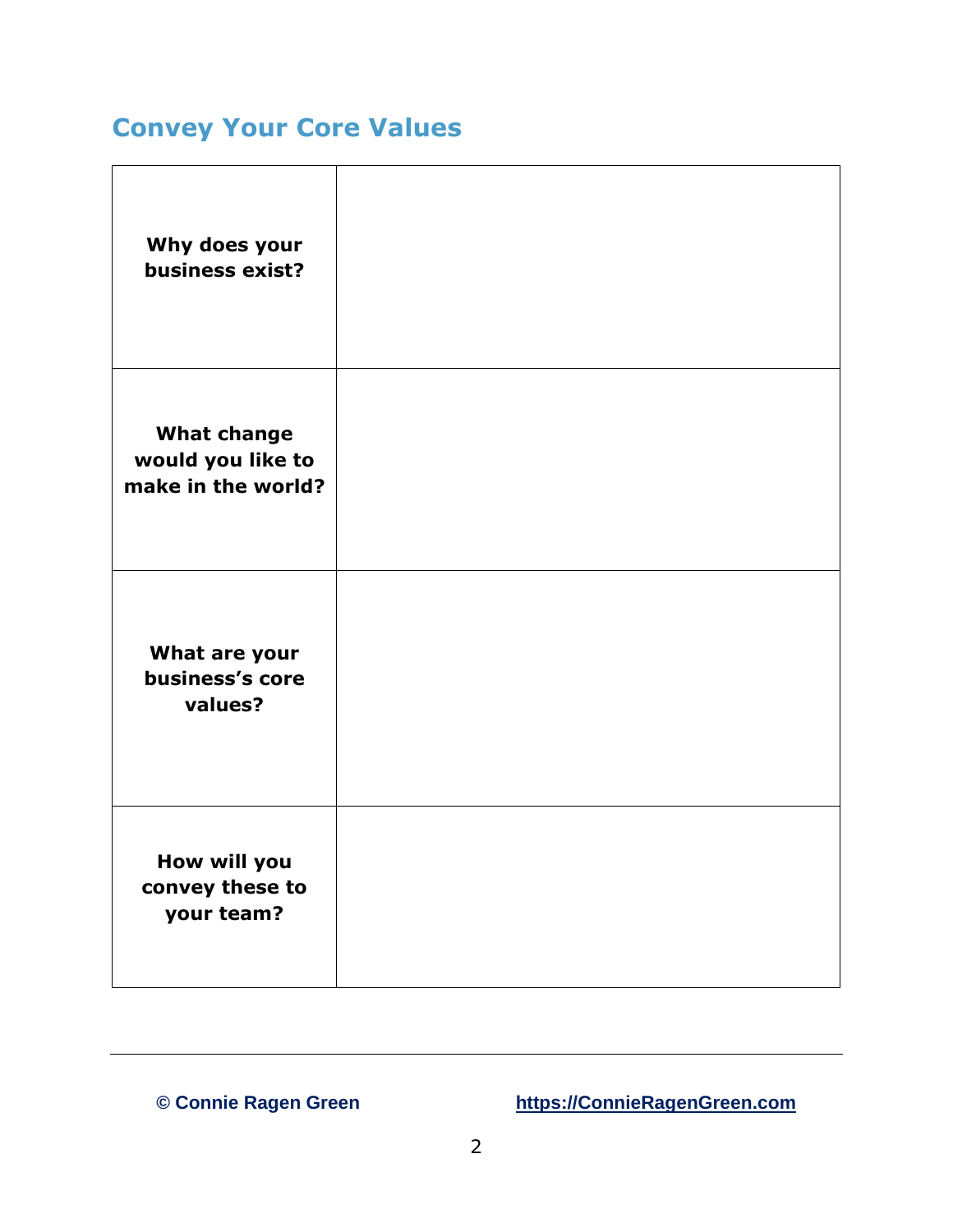#### **Define Behaviors and Norms**

| How do you expect<br>your team<br>members to<br>behave towards<br>each other? |  |
|-------------------------------------------------------------------------------|--|
| How do you expect<br>your team<br>members to work<br>together?                |  |
| How will you<br>communicate<br>behavior norms to<br>your team?                |  |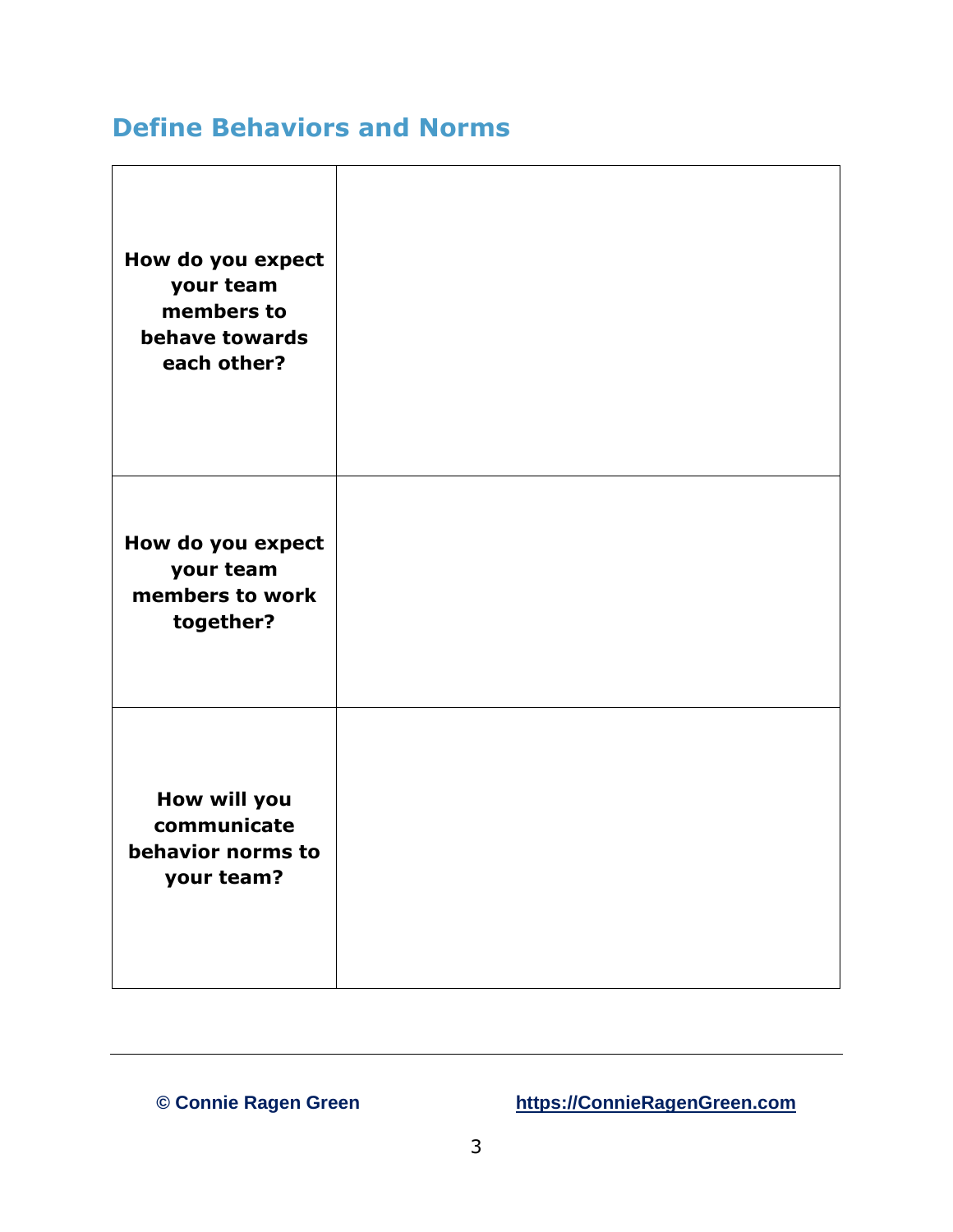#### **Identify Challenges**

**How will you encourage team members to speak up about challenges?**

**What procedures could you put in place?**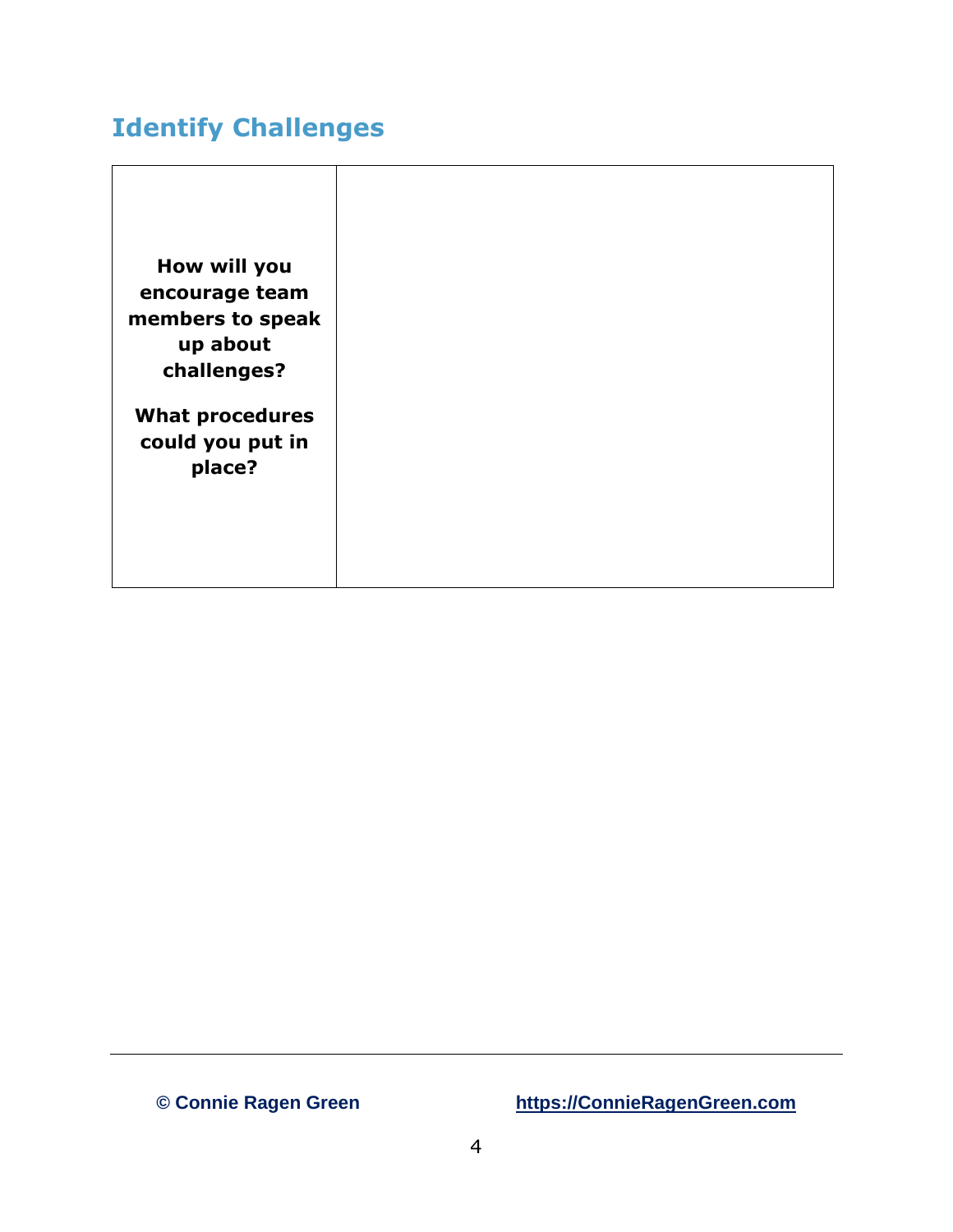| How will you deal<br>with challenges as<br>a team?   |  |
|------------------------------------------------------|--|
| <b>What procedures</b><br>could you put in<br>place? |  |
|                                                      |  |
|                                                      |  |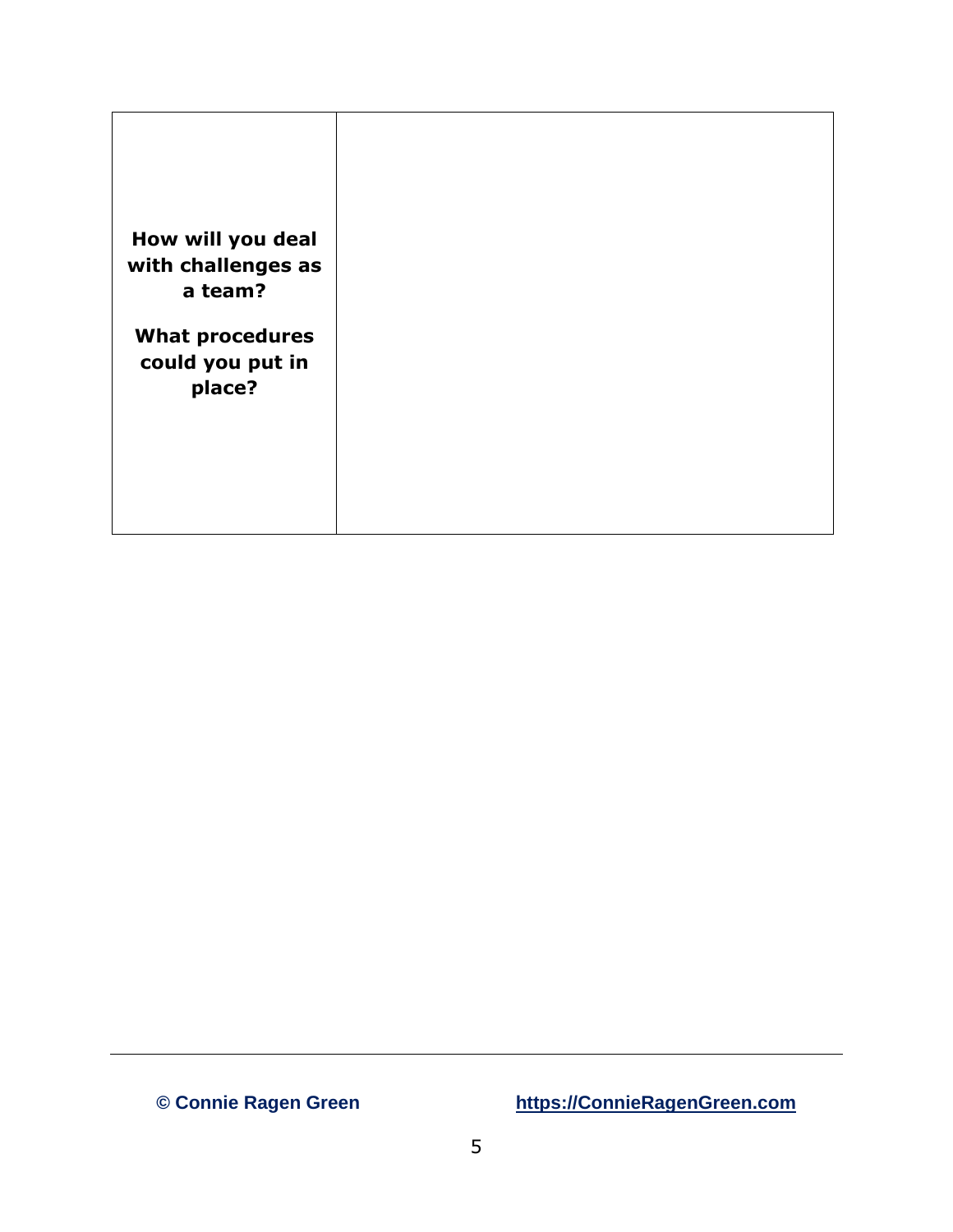### **Foster Good Communication**

| How will you<br>ensure good<br>communication<br>between leadership<br>& team members? |  |
|---------------------------------------------------------------------------------------|--|
| How will you<br>ensure good<br>communication<br>between team<br>members?              |  |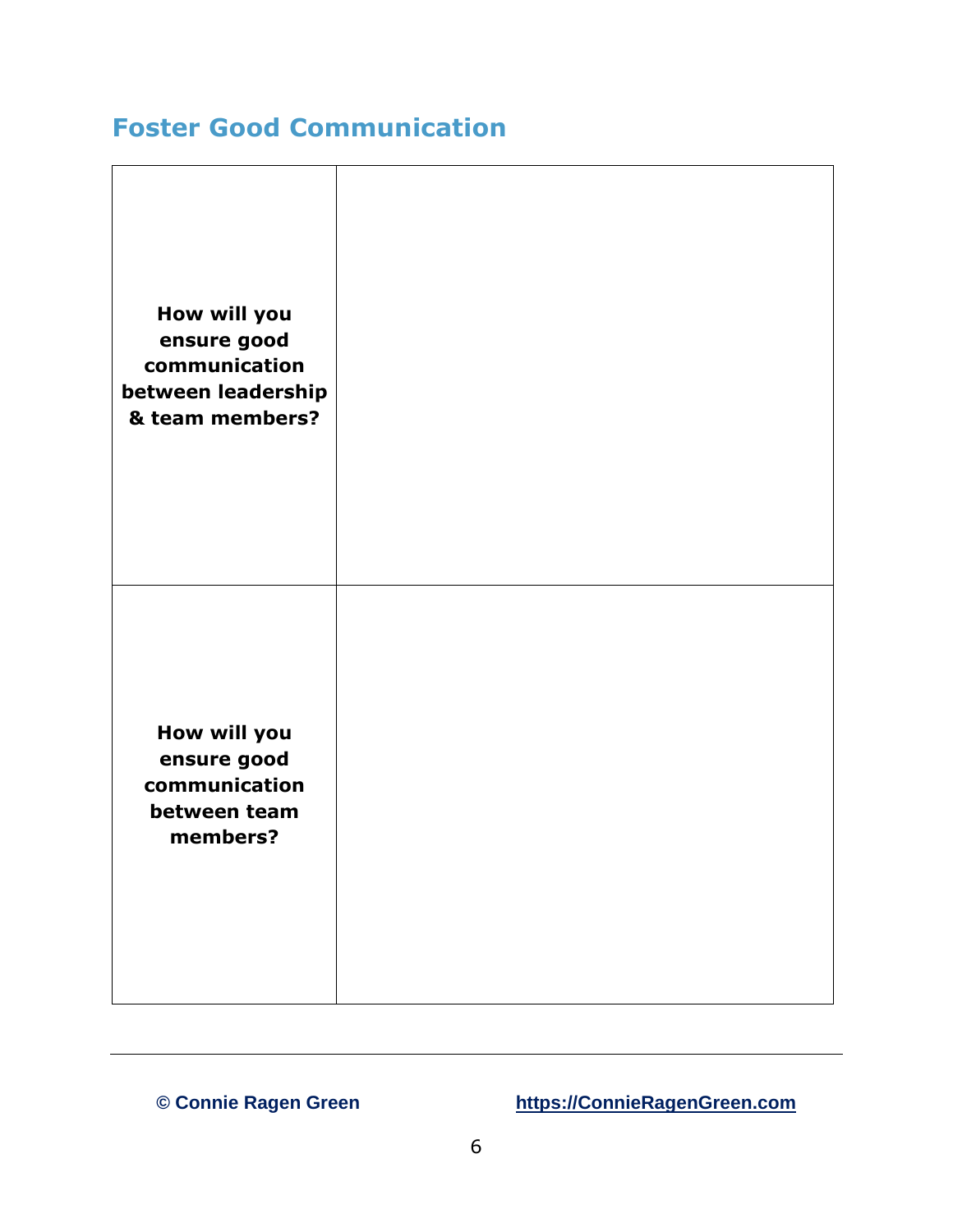#### **Reinforce Positive Behavior**

| How will you model<br>good behavior and<br>lead by example?     |  |
|-----------------------------------------------------------------|--|
| How will you<br>reward team<br>members for high<br>performance? |  |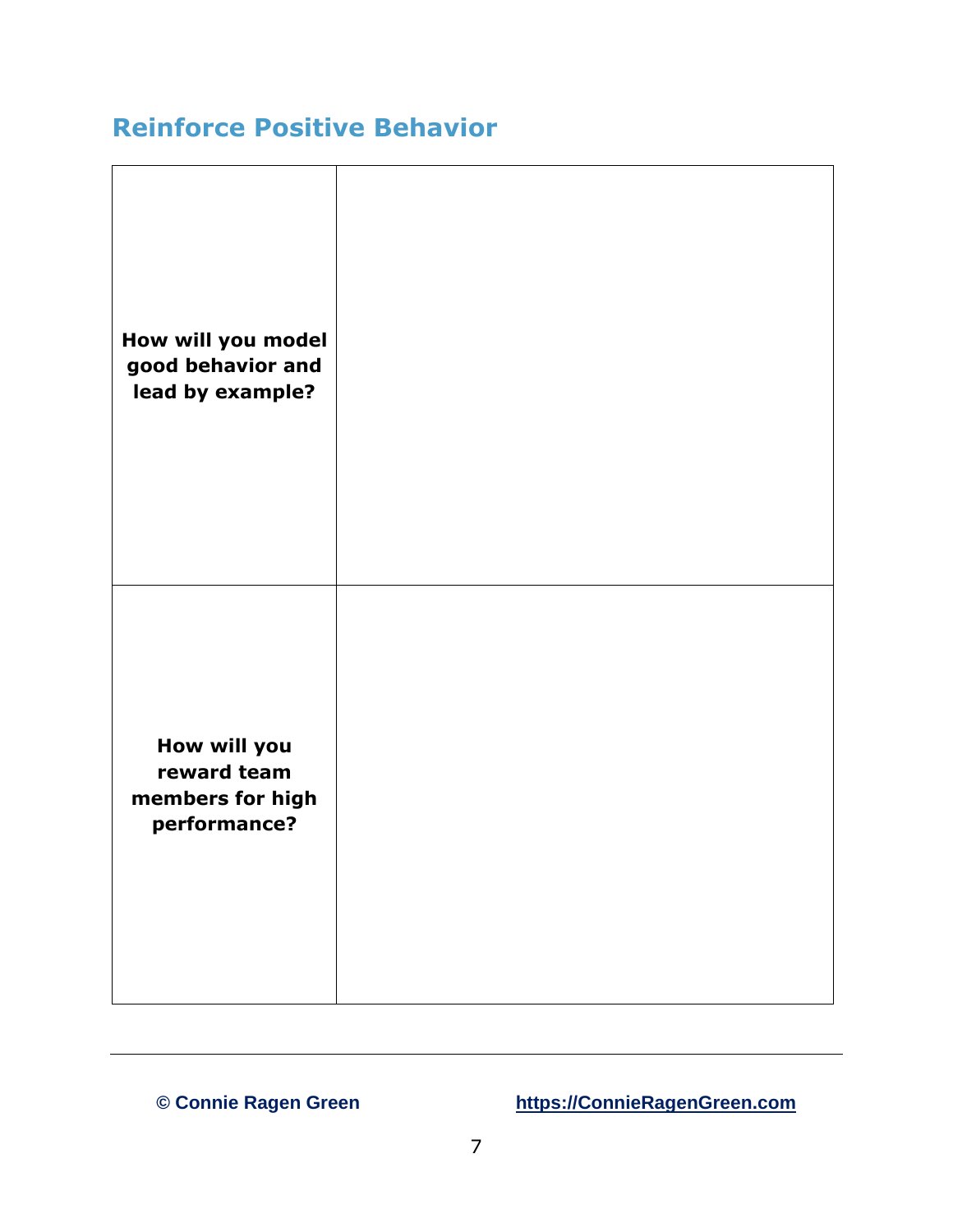## **Keep Educating Yourself**

| How will you keep<br>learning about<br>building a high-<br>performing team? |  |
|-----------------------------------------------------------------------------|--|
| <b>What resources</b><br>will you use?                                      |  |
| <b>Other Notes</b>                                                          |  |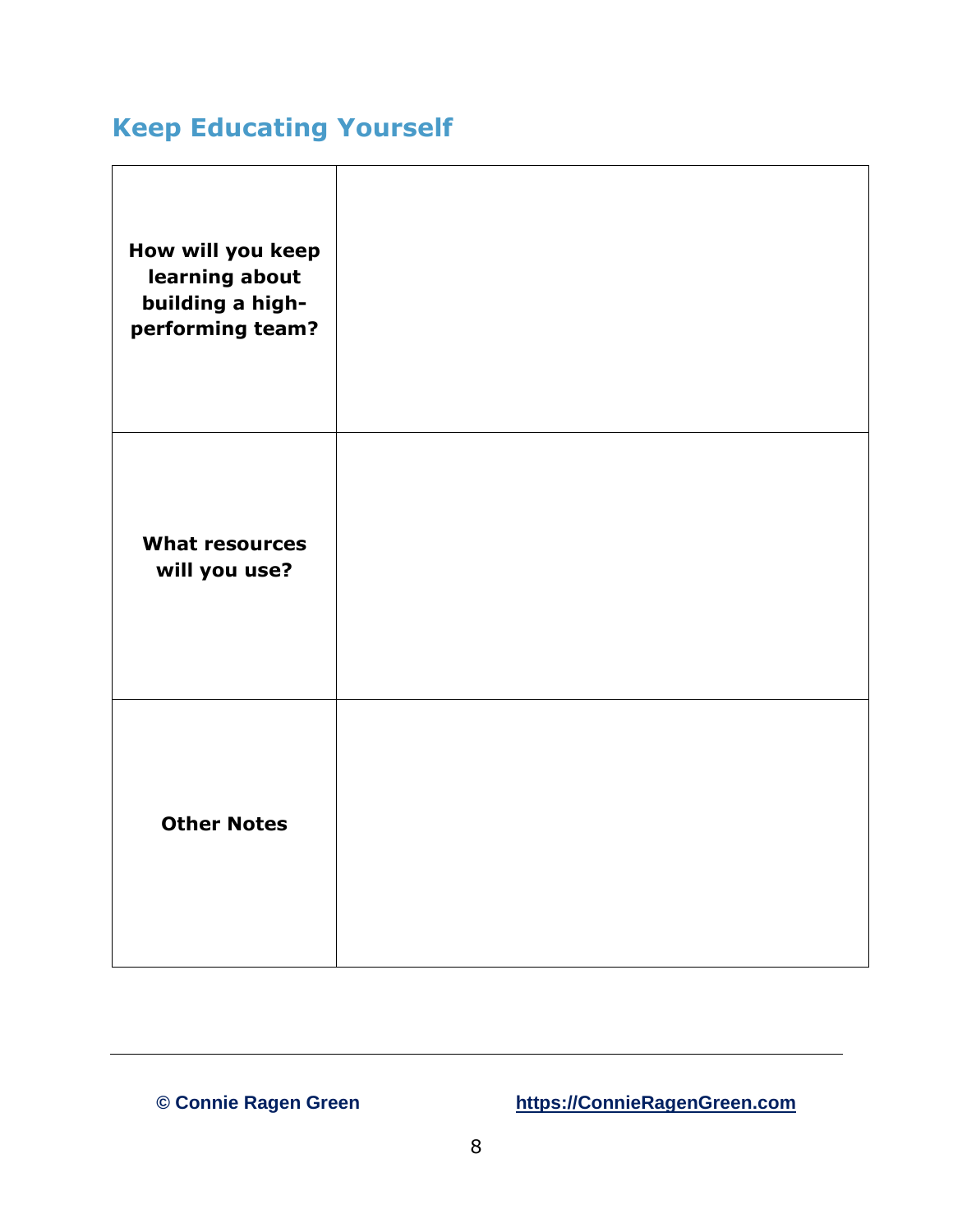#### **Monitor Your Results**

| What will you track<br>to ensure your<br>team culture is<br>making a<br>difference? |  |
|-------------------------------------------------------------------------------------|--|
| <b>Results</b>                                                                      |  |
| <b>Changes to</b><br>make                                                           |  |